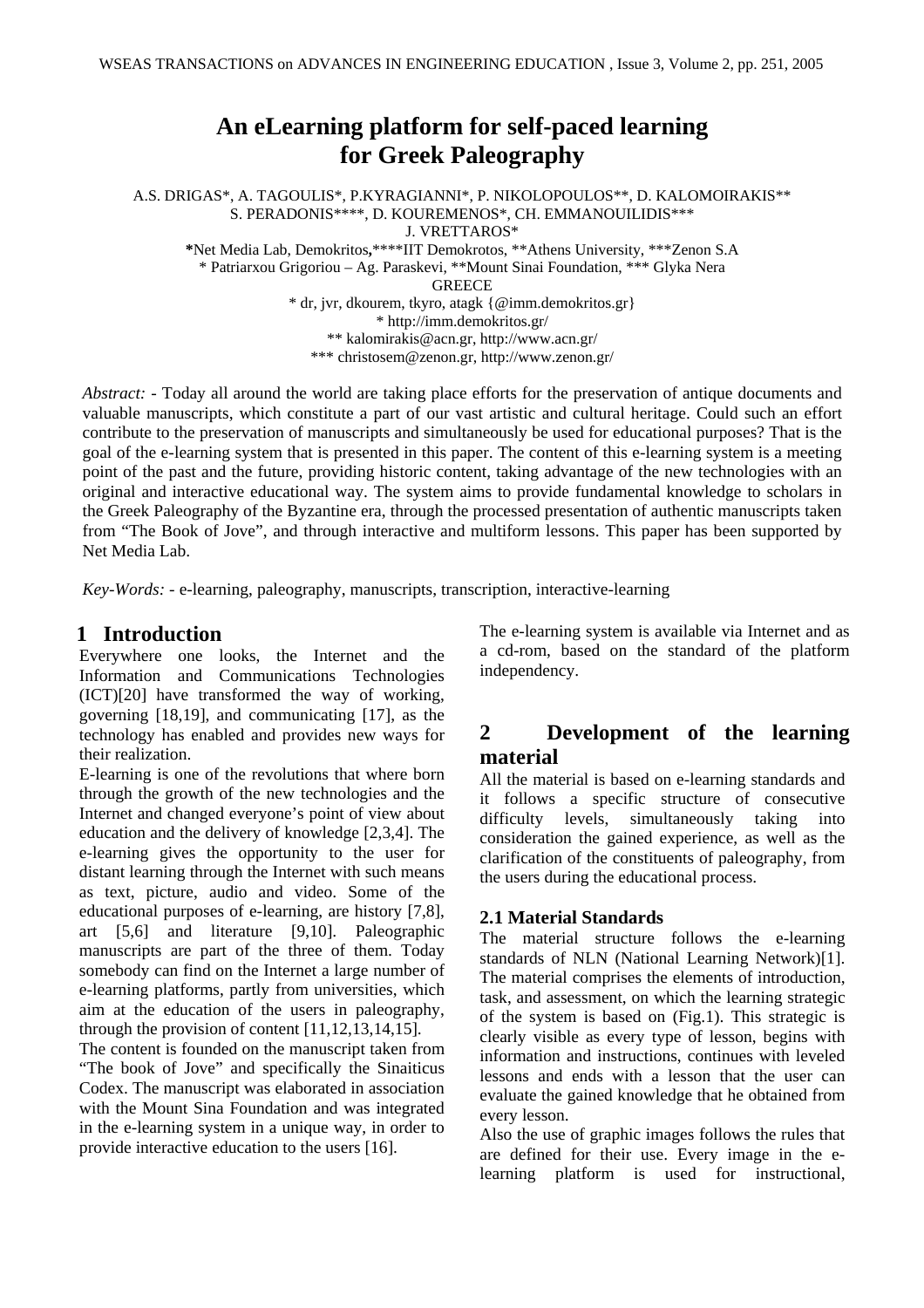motivational, or attention focusing effects, and not simply for the sake of including them on the screen. Every item on the screen earns its place. Graphics are crisp and clear. Where graphics are used there is also a text alternative to every image. One can realize this through the high-resolution images of paleographic manuscripts and the images of letters, combinations of letters, abbreviations, words and senteces, which are only used for learning purposes, in order to enhance and enrich the content for an easier and more effective education of the user.

Furthermore the system provides effective correction processes to the user in order to replace the absence of the tutor. In every lesson there have been developed mechanisms for presenting the correct answers to the user and simultaneously highlight the difference between the correct answers and the answers given by the user, in order to substate the absence of the tutor.



Fig.1 Elements of e-learning standards

#### **2.2 Material Structure**

At the first level lessons, examples of paleographical words, that contain letters only, were used, as the user for each letter has more than one selections, giving the user the opportunity to understand which letters are used in specific words and in which cases. At the second level lessons, examples of paleographical words, that contain letters and combinations of letters, were used advancing the difficulty level.

At the third level lessons, examples of paleographical words, that contain letters, combinations of letters and the first type of abbreviations, were used.

There are two types of abbreviations. The first one consists of letters that are represented by joint letters and the second type consists of letters represented by a symbol. From the experience so far, the user can distinguish the letters, the combinations of letters and the cases that are used, and in this level the user is simultaneously trained on abbreviations.

### **3 Structure of the e-Learning Environment**

The system consists of the introductory note, the theory courses and the transcript interactive lessons, the manuscript interactive lessons, and the user forum. The user's access to these features depends on his access level. There are three kinds of user levels (Fig.2).



#### **3.1.1 Administrator**

The administrator has access to all the tools of the system, and also can make changes. He is responsible for updating the system and the enrichment of the educational content, according to the structure of the content.

#### **3.1.2 Authorized User**

The authorized user has access in all the courses of the educational content. The system provides him with the ability the type of course and the level of difficulty that he wishes to be educated in.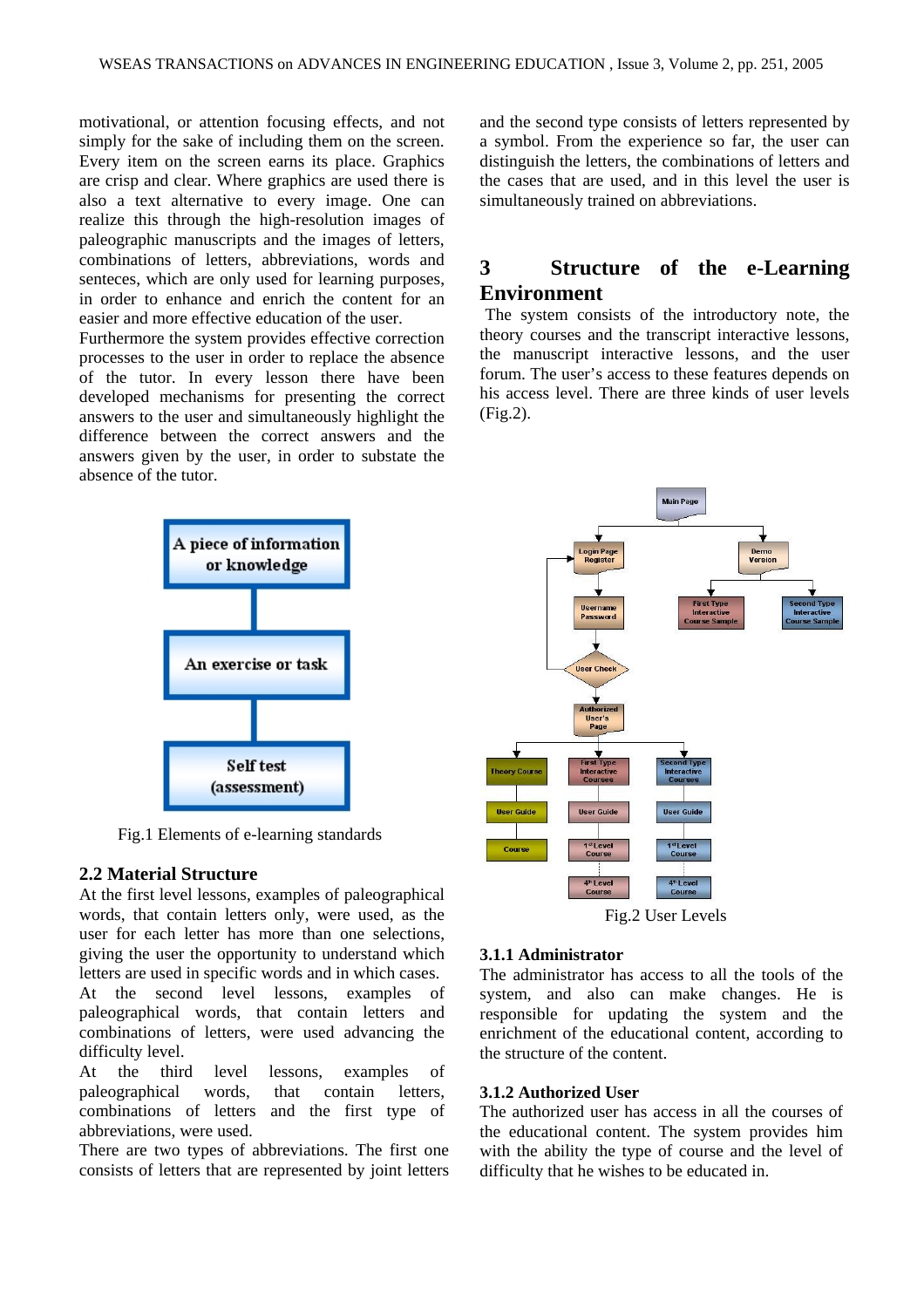#### **3.1.3 Unauthorized user**

The unauthorized user has access to a demo version of the content. The system provides him with the ability, of choosing between the first and the second type of the interactive courses, where he can be educated in a small number of examples that they have been taken from the full version.

### **4 New Features & Lessons**

The e-learning system is enriched with new features such as pictures of the authentic manuscript of the "Book of Jove" and also a new interactive lesson for the Theory Lessons and a new section called, Theory Interactive Lessons, has been developed and integrated.

#### **4.1 The Introductory note**

In the interactive lessons we chose not to include cases of letters, combinations of letters and abbreviations that appear rarely in "The Book of Jove" and in Greek Paleography in general, in order not to deviate from the educational purposes of this e-learning system. These rare cases of the constituents of Greek paleography may not be used in the lessons but they are reported and described in the Introductory Note, so that the user can have an integrated view of the constituents of the Greek pearlscript paleography.

The introductory note also includes a map of the Greek polytonic keyboard layout and the Greek polytonic key combinations for Windows users (Fig.3). There are 25 diacritical marks and combinations of diacritical marks that are used in Greek paleography and are available through key combinations; hence the presence of the map was necessary for the users.

|                                                                                                                          | •Dasia<br>Shift+' (dead key) & letter |         |          |        |   |        |          |       |   |         |   |   |  |               |
|--------------------------------------------------------------------------------------------------------------------------|---------------------------------------|---------|----------|--------|---|--------|----------|-------|---|---------|---|---|--|---------------|
|                                                                                                                          |                                       |         |          |        |   | 5      | 6        |       | 8 | 9       | 0 |   |  | <b>BackSp</b> |
|                                                                                                                          | Tab                                   | ٠       |          |        | ρ |        | $\bf{u}$ | 0     |   | $\bf o$ |   | π |  | Enter         |
|                                                                                                                          | Caps                                  |         | $\alpha$ | σ      | o | φ      | ٧        | η     | ξ | κ       | Λ |   |  |               |
|                                                                                                                          |                                       | Shift   |          | ζ<br>X |   | ω<br>Ψ | ß        | v     | п |         |   |   |  | Shift         |
|                                                                                                                          |                                       | Control |          | Alt    |   |        |          | AltGr |   | Control |   |   |  |               |
| Valid letters (small form): $\alpha$ , $\epsilon$ , $\eta$ , $\iota$ , $\alpha$ , $\rho$ , $\omega \rightarrow$ Example: |                                       |         |          |        |   |        |          |       |   |         |   |   |  |               |
| Valid letters (capital form): A, E, H, I, O, P, Y, $\Omega \longrightarrow$ Example:                                     |                                       |         |          |        |   |        |          |       |   |         |   |   |  | Ò             |

Fig.3 Example of key combination

#### **4.2 The Theory lessons**

The Theory lessons have been enriched. The design has been changed and there are new features and a new interactive lesson.

#### **4.2.1 New Design**

Entering this lesson the user comes across the instructions that have to be followed. The user is given the opportunity to study and learn the spelling of paleographic words, through a large number of representative examples. There is a column containing the letters, the combinations of letters and the two types of abbreviations that are included in the educational content. For each one of them, there are examples, where the user can study the letters, the cases and the words as well as part of the words where each letter, combination of letters and abbreviation is used in Greek paleography (Fig.4, Fig.5, Fig.6). Many of the examples that the user can study in this lesson are common with the examples that the user is trained in the interactive lessons in order to make the educational process of the user easier.

|      | x         | λόγον<br>øμ                          | βλασφημείται<br><i>upart hyperray</i> | βλέπει<br>uitood    |
|------|-----------|--------------------------------------|---------------------------------------|---------------------|
|      | $\lambda$ | λόγους<br><b>ACTOVC</b>              | άλγεϊ<br>$\alpha \wedge \gamma \zeta$ | πλήν<br>with him    |
| τ    | $\tau$    | τοσούτον<br>$\overrightarrow{10000}$ | άλητήριος<br>autoripier               | τούτο<br>riouto     |
| $-1$ |           | TWV<br>$T$ too $\mu$                 | <b>THV</b><br>Three                   | öτι<br>$\delta$ rit |

 Fig.4 Sample of the Theory Lesson (Example of letters)

| $\eta v$ kw |                                       | ήνέχθησαν<br>huwajohorey                            | έλληνικοΐς<br><i><u><i><u>Gychwelsoir</u></i></u></i> | τήν<br>This                    |
|-------------|---------------------------------------|-----------------------------------------------------|-------------------------------------------------------|--------------------------------|
|             | $\theta$ +                            | θεράποντας<br>Asparoopter                           | ύπόθεσιν<br>$\sqrt{\omega_0}$ of $\omega_1$           | ίστορηθέντος<br>i dobppeda     |
|             | $\epsilon \sigma$ $\overline{\Delta}$ | πείθεσθαι<br>$a + b$ dobay                          | <i>υπόθεσιν</i><br><del>ύωό-βώσι</del> μ              | συμβάλλεσθαι<br>orpurapitotas  |
|             | $\epsilon v$ 6 $v$                    | εύλογίας<br>$6\nu$ <i><math>\mu</math></i> $\alpha$ | θεοπνεύστου<br>· <i>Moray bu</i> gov                  | εύρηκότες<br>$6\nu$ ph $50\nu$ |

Fig.5 Sample of the Theory Lesson (Example of combinations of letters)

| каі | ons or porderlingdum    |
|-----|-------------------------|
|     | swary or governo at the |

 Fig.6 Sample of the Theory Lesson (Example of abbreviations)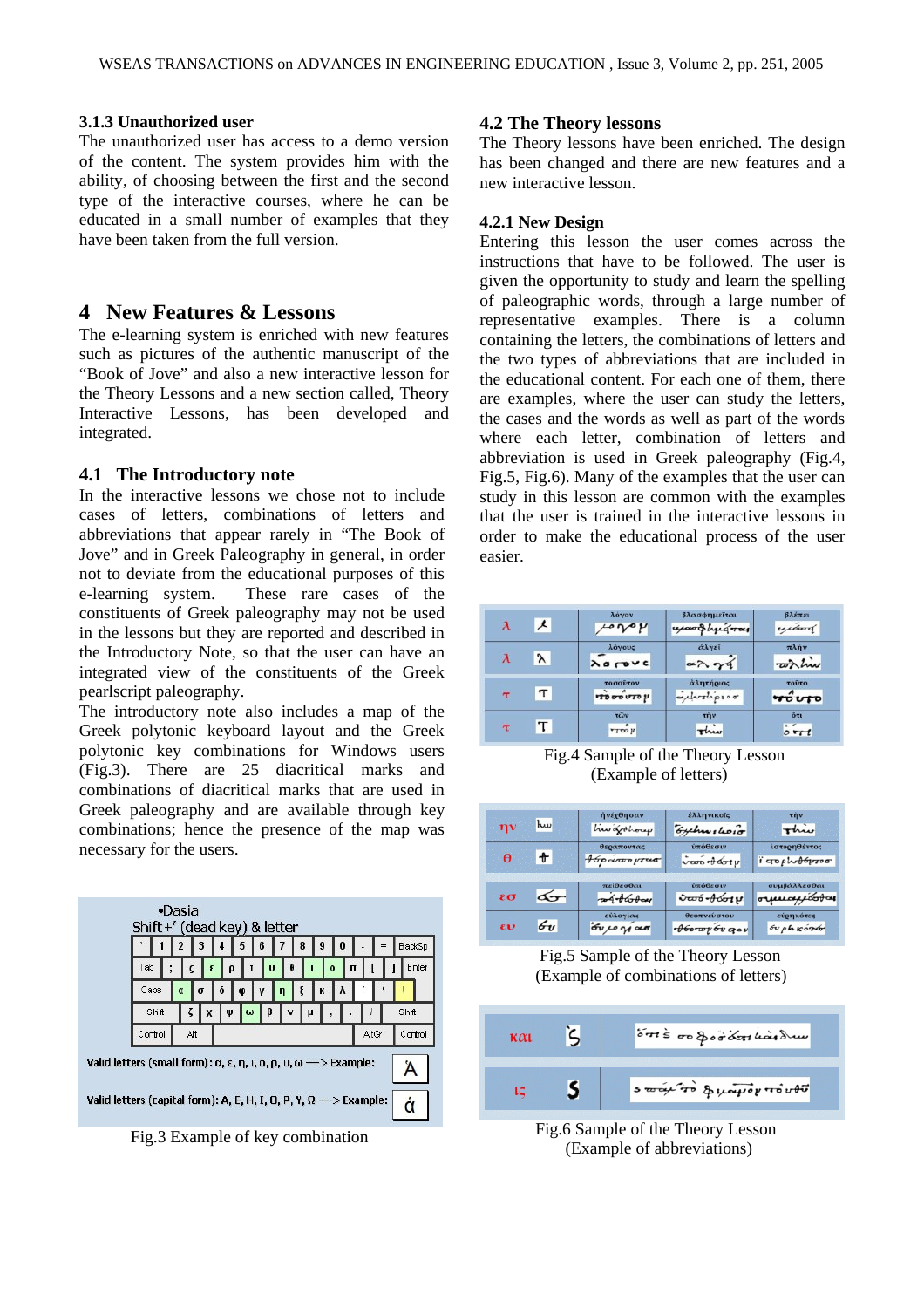#### **4.2.2 New interactive lesson**

The theory course has been enriched with an extract from the Sinaiticus Codex of the "Book of Jove". There, the user has the opportunity to study the letters, combinations of letters and the two types of abbreviations automatically distinguished in the book, by pressing the corresponding button. For example if the user presses the "Combinations of letters button", the combinations of letters appear (Fig.7). The book extract is the same as the examples for the interactive lessons are based on, in order to facilitate the educational course of the user through the whole content.



Fig.7 Sample of the interactive lesson

By pressing the "Clear button" the elements appeared vanish, and the book extract returns to it's original form. Then the user can press again one of the buttons for letters, combinations of letters and abbreviations first or second type.

 When the user has completed this page he can proceed to the next one by pressing the "next page button".

#### **4.2.3 New Features**

The content has been enriched with pictures of the manuscript, from the Sinaitucus Codex of "The Book of Jove"). A section was created where, each page of the extracted manuscript is presented accompanied by its translation, giving the opportunity to the user to read and study the authentic manuscript of the Sinaitucus Codex (Fig.8). By pressing the "next page button", the user is transferred to the next page.

Apart from the extraction of the manuscript and it's translation, as the user turns the pages, can also see images that contain text and pictures, taken from the authentic manuscript, for a complete sense of the art of paleography.



Fig.8 Sample of "The Book of Jove"

#### **4.2.4The Theory Interactive Lessons**

A new type of lesson was developed that is considered important for leveled and integrated education of the user in Greek paleography, namely "The Interactive Lessons". Though this lesson the user is trained and simultaneously evaluates his/her ability in distinguishing the letters, the combinations of letters and the two types of abbreviations (Fig 9). This lesson contains sentences where the letters, combinations of letters and the two types of abbreviations have been distinguished in a nonvisible way for the user. This lesson follows the content structure on which the e-learning system is based. Hence, the user is primarily trained in distinguishing the letters.

For example by pressing a part of the sentence that the user thinks is a letter and, the application informs the user if it is correct or wrong, and what the part of the sentence that the user pressed, represents.



Fig.9 Sample of the Theory Interactive Lessons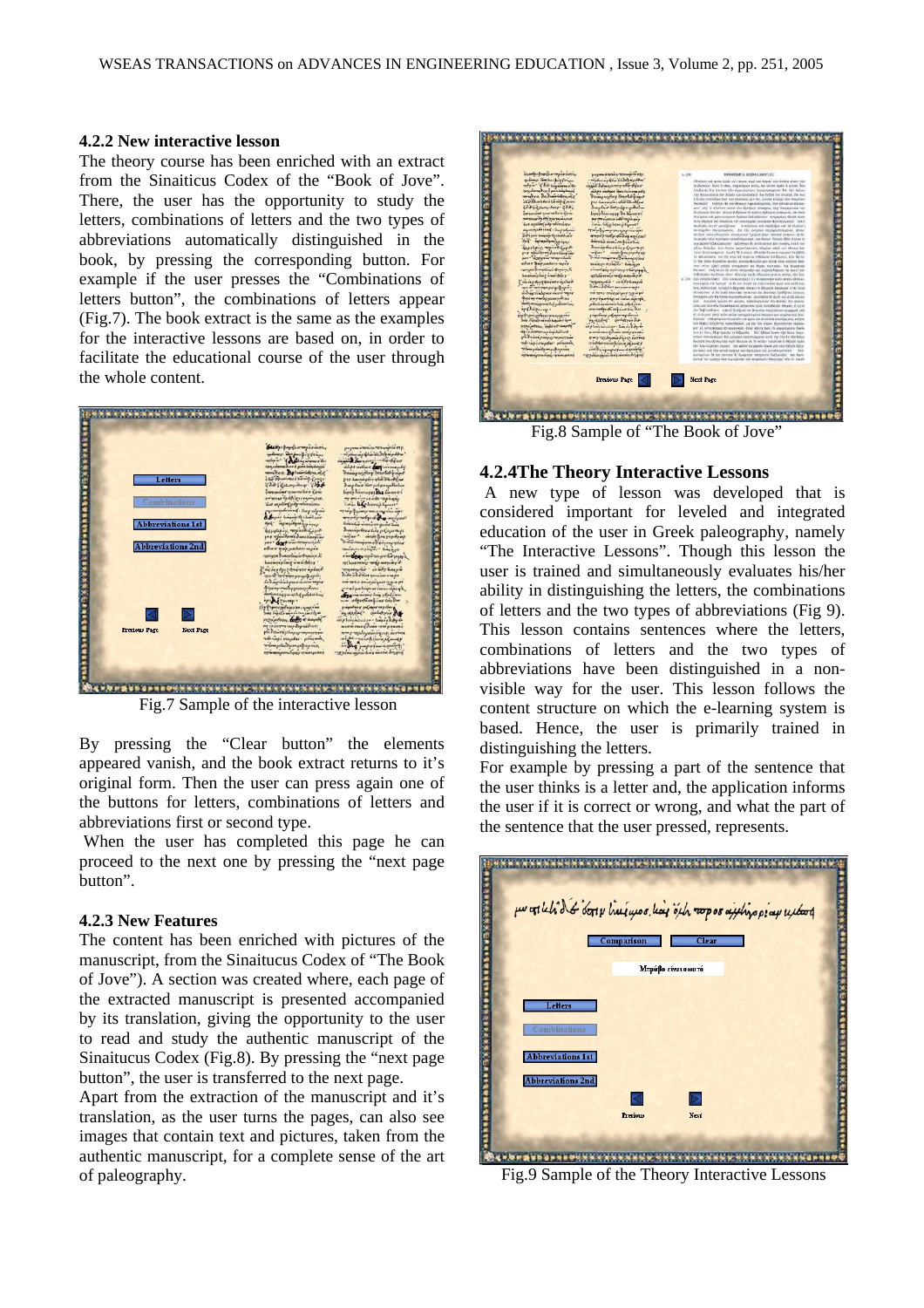By pressing the "clear button", the user can clear his last selection. By pressing the "clear all button" he can repeat distinguishing the letters, combinations of letters and the abbreviations for the present sentence from the beginning.

From the theory and the theory interactive lessons, the user has obtained high skills in distinguishing and comprehending the letters, combinations of letters and the two types of abbreviations before proceeding to the interactive transcript and manuscript interactive lessons.

#### **4.2.5 User Forum**

A user forum was added to the site aimed to be a meeting point of the scholars for the sharing of questions and answers, opinions about the e- learning system and knowledge for Greek paleography (Fig.10). This forum is going to be the main guide for the enrichment of the content and the development of new features.

| www.greekpaleography.com                            |                                           | MrtdBaan      |                | With historical Co- | Norton Activists <b>Ext</b><br>$-1.99998$ |
|-----------------------------------------------------|-------------------------------------------|---------------|----------------|---------------------|-------------------------------------------|
| Main page                                           |                                           | Forum         |                |                     |                                           |
| Introductory                                        | Topic                                     | Author        | <b>Replies</b> | <b>Views</b>        | <b>Last Post</b>                          |
|                                                     | How can't find the polytonic combinations | tirakyagian   | $\mathbf{1}$   | $\overline{a}$      | 11/7/05                                   |
| <b>Theory lessons</b>                               | How many are the options for writing a    | alertagoulis  | 3              | 7                   | 3/7/05                                    |
|                                                     | How do you spell respellance on           | steverdigment | 4              | 8                   | 7/7/05                                    |
| <b>Theory Interactive</b>                           | How many abborriations are in nompo-      | georgianla    | 2              | 5                   | 7/7/05                                    |
| lessons<br><b>Transcript Interactive</b><br>Lessons |                                           |               |                |                     |                                           |
| Manuscript Interactive                              |                                           |               |                |                     |                                           |
|                                                     |                                           |               |                |                     |                                           |
| Lessons                                             |                                           |               |                |                     |                                           |
|                                                     |                                           |               |                |                     |                                           |

Fig.10 User Forum

#### **4.2.6 Transcript Interactive Lessons**

 Entering this lesson the user comes across with the instructions for this lesson, and the selections for the four difficulty levels of the lessons. By choosing one of the difficulty levels, the corresponding application appears. In this application the user is asked to transcript the word the word given.

The application gives the opportunity to the user to transcript the word using Greek polytonal system, which is tool of vital importance for the education in Greek paleography. After having transcripted the word the user can press the "Comparison" button, to see the result of the comparison.



 Fig.11 Sample of the Transcript Lessons (Correct result)

If the word is transcripted correctly, a message appears saying "You passed successfully to the next example" (Fig.11). If the transcription is wrong, the correct transcription of the word appears, such as the word typed by the user and the equivalent errors character by character (Fig.12). Then if the user wishes, he can press the "Clear" button and try to transcript the word again. If he thinks that he is over with this example he can pass to the next one.



 Fig.12 Sample of the Transcript Lessons (Wrong result)

#### **4.2.7 Manuscription Interactive Lessons**

Entering this course the user comes across the instructions that have to be followed, and the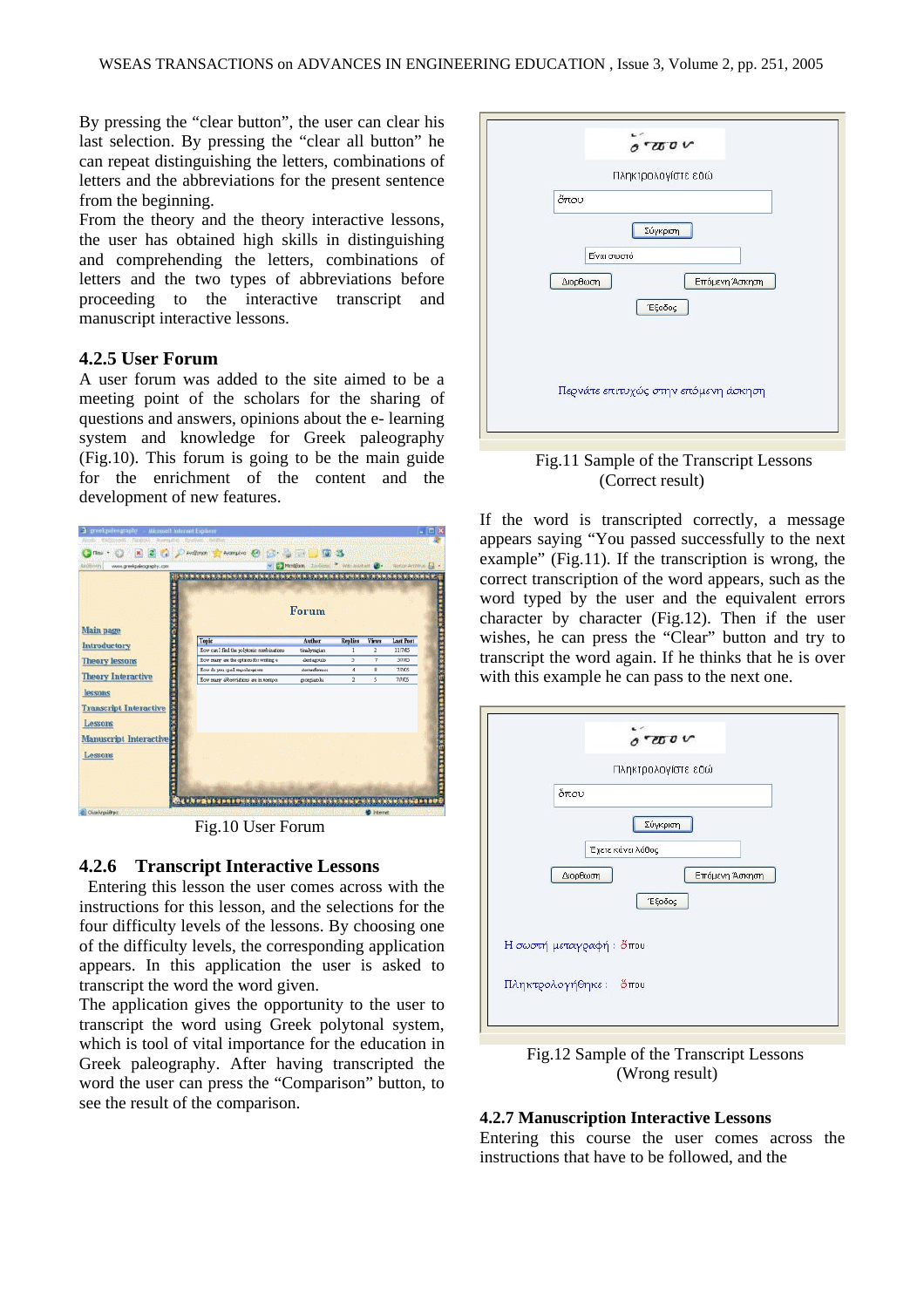|                                                                                                          |              |                                                                                       |                |                       |  |                                                                                                                          |  |                                                |          |  | ПАНКТРОЛОГІО |       |                |                                                                                                                      |  |  |  |       |
|----------------------------------------------------------------------------------------------------------|--------------|---------------------------------------------------------------------------------------|----------------|-----------------------|--|--------------------------------------------------------------------------------------------------------------------------|--|------------------------------------------------|----------|--|--------------|-------|----------------|----------------------------------------------------------------------------------------------------------------------|--|--|--|-------|
| Tosuparus & Environment Computerum a @ @ 2 a/ ay ay az az az ay az az az az az az az az az az B B W Y ir |              |                                                                                       |                |                       |  |                                                                                                                          |  |                                                |          |  |              |       |                |                                                                                                                      |  |  |  |       |
|                                                                                                          |              | VE NO MON TWY VOM & SUGE G & 4 M & E E E E E                                          |                |                       |  |                                                                                                                          |  |                                                |          |  |              |       |                |                                                                                                                      |  |  |  |       |
|                                                                                                          |              | do dot dor dor da of do of de of z in N hw + 0 + 0 1 i i T in K ic A in               |                |                       |  |                                                                                                                          |  |                                                |          |  |              |       |                |                                                                                                                      |  |  |  |       |
|                                                                                                          |              | $A$ $H$                                                                               |                |                       |  | LANUX HMMYNWV3080UT                                                                                                      |  |                                                |          |  |              |       |                |                                                                                                                      |  |  |  | $-4$  |
| ₩                                                                                                        | $\mathbf{w}$ |                                                                                       | $\mathbb{P}$ e |                       |  | $\sigma C C \uplus \sigma C \uplus \sigma C \uplus \sigma C \uplus \sigma C \uplus \sigma C \uplus \tau C \uplus \tau C$ |  |                                                |          |  |              |       |                |                                                                                                                      |  |  |  | 26.76 |
|                                                                                                          |              | <b>TY U Y V V</b>                                                                     |                | w                     |  | w w                                                                                                                      |  | $\Phi$ $\Phi$                                  | 争        |  | $AX + W$     |       |                |                                                                                                                      |  |  |  |       |
| Improves S 2 L V L 6 2 1 3 5 5 6 7 7 7 6 U 2 0 4 6                                                       |              |                                                                                       |                |                       |  |                                                                                                                          |  |                                                |          |  |              |       |                |                                                                                                                      |  |  |  |       |
| Becomentair apor apor aport some ap aft and Y Not to by to it it is the U is at the                      |              |                                                                                       |                |                       |  |                                                                                                                          |  |                                                |          |  |              |       |                |                                                                                                                      |  |  |  |       |
| 14a                                                                                                      |              | outon simon of the other way to the other office of the other put of the second solid |                |                       |  |                                                                                                                          |  |                                                |          |  |              |       |                |                                                                                                                      |  |  |  |       |
| <b>IGSVO</b>                                                                                             |              |                                                                                       |                |                       |  |                                                                                                                          |  |                                                | Σύγκριστ |  | Καθερισμός   |       | Επόμενη Άσκηση | E60000                                                                                                               |  |  |  |       |
|                                                                                                          |              |                                                                                       |                |                       |  |                                                                                                                          |  | Πληκτρολογήστε τη λέξη:                        |          |  |              | όνομα |                |                                                                                                                      |  |  |  |       |
|                                                                                                          |              |                                                                                       |                | Αποτέλεσμα Σύγκρισης: |  |                                                                                                                          |  | Λάθος. Η σωστή πρόταση είναι: <i>ο μοβλο</i> λ |          |  |              |       |                |                                                                                                                      |  |  |  |       |
|                                                                                                          | $ONO\mu$ a   |                                                                                       |                |                       |  |                                                                                                                          |  |                                                |          |  |              |       |                |                                                                                                                      |  |  |  |       |
|                                                                                                          |              |                                                                                       |                |                       |  |                                                                                                                          |  |                                                |          |  |              |       |                |                                                                                                                      |  |  |  |       |
|                                                                                                          |              |                                                                                       |                |                       |  |                                                                                                                          |  |                                                |          |  |              |       |                |                                                                                                                      |  |  |  |       |
|                                                                                                          |              |                                                                                       |                |                       |  |                                                                                                                          |  |                                                |          |  |              |       |                | the state of the company's company's company's company's company's company's company's company's company's company's |  |  |  |       |

Fig.13 Sample of the Manuscript Interactive Lessons (Wrong result)

selections for the four-difficulty levels of the lessons. By choosing one of the difficulty levels, the corresponding application appears.

In this application the user is asked to manuscript the transcripted word given by using the keyboard. If the manuscripted word is wrong, the user can erase the wrong letter-not the whole word- using the "Correction" button.

Then by pressing the "Comparison" button, the result of the comparison appears. If the word is manuscripted correctly, a message appears saying, "Congratulations the word is correct" (Fig.14). If the manuscription is wrong, the correct manuscription of the word appears, so as the user can locate his mistake (Fig13). Then if he wishes, he can press the button "Clear" and try to manuscript the word again. If he thinks that he is over with this example he can pass to the next one.

|                                                                                  | ΠΑΗΚΤΡΟΛΟΓΙΟ                                         |                            |  |  |  |  |                 |                                      |          |  |            |  |                |        |  |  |                                                                                              |
|----------------------------------------------------------------------------------|------------------------------------------------------|----------------------------|--|--|--|--|-----------------|--------------------------------------|----------|--|------------|--|----------------|--------|--|--|----------------------------------------------------------------------------------------------|
|                                                                                  |                                                      |                            |  |  |  |  |                 |                                      |          |  |            |  |                |        |  |  | Геанциата в Ентематринисти а @ 2 a/ a/ a/ a/ a/ a/ a/ gr a/ gr a/ a/ a/ a/ a/ u u B B щ Y v  |
| いがそう インストレイト アレイト アンドライザー インスティック                                                |                                                      |                            |  |  |  |  |                 |                                      |          |  |            |  |                |        |  |  |                                                                                              |
| cG- cG 600 dar 60 6 60 60 60 50 3 4 N hw + 0 - 0 1 7 7 L K K K A X               |                                                      |                            |  |  |  |  |                 |                                      |          |  |            |  |                |        |  |  |                                                                                              |
|                                                                                  |                                                      |                            |  |  |  |  |                 |                                      |          |  |            |  |                |        |  |  | A M A M U H K H M M Y N W V Z O 8 OU T T T = 4 W                                             |
| प्पा                                                                             |                                                      | $\infty$ $\infty$ $\infty$ |  |  |  |  |                 |                                      |          |  |            |  |                |        |  |  |                                                                                              |
| TY U Y V V W W W O + + + + x + 0 W                                               |                                                      |                            |  |  |  |  |                 |                                      |          |  |            |  |                |        |  |  |                                                                                              |
|                                                                                  |                                                      |                            |  |  |  |  |                 |                                      |          |  |            |  |                |        |  |  |                                                                                              |
| Beauverster apor eyes are some ap and a set and of the by the inter the last the |                                                      |                            |  |  |  |  |                 |                                      |          |  |            |  |                |        |  |  |                                                                                              |
| ppa                                                                              |                                                      |                            |  |  |  |  |                 |                                      |          |  |            |  |                |        |  |  | outer sures of I to the whole the who start of the other of the planner of the resident with |
| Kevő                                                                             |                                                      |                            |  |  |  |  | <b>AIGROUTH</b> |                                      | Σύγκριση |  | Καθερισμός |  | Επόμενη Άσκηση | Etočo; |  |  |                                                                                              |
|                                                                                  |                                                      |                            |  |  |  |  |                 | Πληκτρολογήστε τη λέξη: <b>όνομα</b> |          |  |            |  |                |        |  |  |                                                                                              |
|                                                                                  | Αποτέλεσμα Σύγκρισης:<br>Μπράβο είναι σωστό          |                            |  |  |  |  |                 |                                      |          |  |            |  |                |        |  |  |                                                                                              |
|                                                                                  | $OVO\mu$ a                                           |                            |  |  |  |  |                 |                                      |          |  |            |  |                |        |  |  |                                                                                              |
|                                                                                  |                                                      |                            |  |  |  |  |                 |                                      |          |  |            |  |                |        |  |  |                                                                                              |
|                                                                                  |                                                      |                            |  |  |  |  |                 |                                      |          |  |            |  |                |        |  |  |                                                                                              |
|                                                                                  | Fig. 14 Sample of the Manuscript Interactive Lessons |                            |  |  |  |  |                 |                                      |          |  |            |  |                |        |  |  |                                                                                              |
|                                                                                  | (Correct result)                                     |                            |  |  |  |  |                 |                                      |          |  |            |  |                |        |  |  |                                                                                              |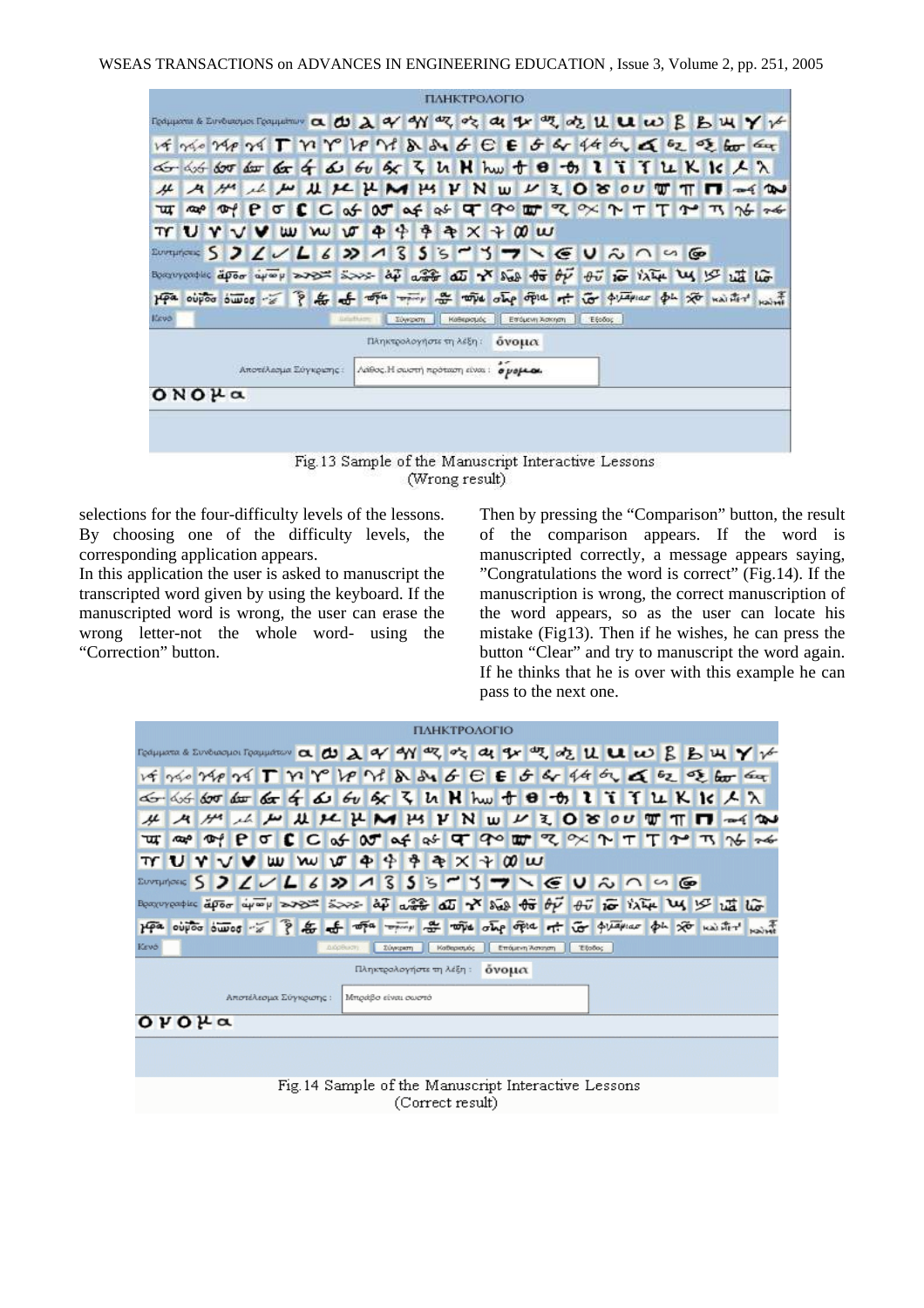## **5** Development of the e-Learning **Platform**

For the development of the e-learning system environment the java programming language was used. As far as the Internet platform is concerned, the java server pages (jsp) provides many benefits, such as, separated content and display logic, support of the software reuse through the use of components, platform independency, better tool support, portable to multiple servers and operating systems, extensibility, and it's better for the development of dynamic parts. When exploring the opportunities that jsp gives, it becomes clear that the e-learning system Internet platform has gained a whole new look (Fig.15).

Moreover, as far as the development of the user interface is concerned, Java offers many advantages. It is platform independent, in order to give access to the content for any user, either he uses it via Internet or via cd-rom. Another advantage is multithreading, that is, the possibility for executing many processes simultaneously.

Multithreading was a basic requirement, especially for the development of the paleographical keyboard, where there was the need for presentation and usage of images and, simultaneously data input from the user.

The evolved libraries, Swing and AWT, made possible, the simultaneous presentation and usage of labels, buttons, text fields, and images for the development of the graphical user interface, in a window environment. Moreover, the constituents of the Java libraries are considered as lightweight, meaning that they are all written in Java, and therefore there aren't visible differences, in the speed of the applications, despite the use of numerous images.

Using special methods for the text constituents, a comparison between the data given by the program, and the data input by the user, character by character, was achieved at the manuscript interactive lessons, resulting in a more efficient education of the user.

Through the libraries that contain classes and interfaces for the support of text constituents, and through the ability given by the nature of Java, for selecting the desired font, the use of the Greek polytonic system, by the user for data input and from the content of the database, became possible.

Integrating the Greek polytonic system to the platform was not very easy, as it was recently included in the Windows software. Therefore, it is easy to understand that the Greek polytonic system is not included in any programming language

development platform. Through special processes we integrated to the development platform a Greek polytonic font and managed to achieve the usage of the Greek polytonic system.

| <b>B</b> greekpalengraphy<br><b>Microsoft Internet Explorer</b><br>Apple Endanyoda Rodbish Avarrupyo Envalve Boriboa             | о                                                                                                                                                                                                                                                                                                                                                                                                                                                                                                                                                                                                                                                                                                                                                                                                                                                                                                                                                                                                                                                                                                                                                     |
|----------------------------------------------------------------------------------------------------------------------------------|-------------------------------------------------------------------------------------------------------------------------------------------------------------------------------------------------------------------------------------------------------------------------------------------------------------------------------------------------------------------------------------------------------------------------------------------------------------------------------------------------------------------------------------------------------------------------------------------------------------------------------------------------------------------------------------------------------------------------------------------------------------------------------------------------------------------------------------------------------------------------------------------------------------------------------------------------------------------------------------------------------------------------------------------------------------------------------------------------------------------------------------------------------|
| $\bigcirc$ Tion $\cdot$<br>$\vert x \vert$                                                                                       | 2 DAvollmon Charmake @ G . F 3                                                                                                                                                                                                                                                                                                                                                                                                                                                                                                                                                                                                                                                                                                                                                                                                                                                                                                                                                                                                                                                                                                                        |
| Autófkovon<br>www.greekpaleography.com<br>Main page                                                                              | MendBach Eurodone M Web assistant C - Norton Antifirus R -<br><b><i><u> 2009 - 2009 - 2009 - 2009 - 2009 - 2009 - 2009 - 2009 - 2009 - 2009 - 2009 - 2009 - 2009 - 2009 - 2009 - 2009 - 2009 - 2009 - 2009 - 2009 - 2009 - 2009 - 2009 - 2009 - 2009 - 2009 - 2009 - 2009 - 2009 - 2009 - 2009 - 2</u></i></b><br><b>E-learning system for Greek palaeography</b><br>This elearning system<br>consists a part of the                                                                                                                                                                                                                                                                                                                                                                                                                                                                                                                                                                                                                                                                                                                                  |
| <b>Introductory</b><br><b>Theory lessons</b><br><b>Theory Interactive</b><br>lessons<br><b>Transcript Interactive</b><br>Lessons | dscribe program and it<br><b>Kitt</b><br>is aimed to introduce<br>and a hard a water look.<br>International Value of Austin<br>stown itestralization<br>users in pearlscript type<br><b>With an american</b><br><b>South Administration of Advertising</b><br><b><i><u>Advanced</u></i></b><br><b>INTERNATION</b><br><b>Getty starss.c</b><br>paleography of the 9 <sup>th</sup> to<br><b>NATIONALISM TAIL</b><br><b>Base fair list color so fair</b><br><b>Comment Brown of any</b><br>tured how more the big commi-<br>the Western Little replaces<br><b><i>Presence Lake</i></b><br><b>Material</b><br><b>Ad Charles</b><br><b>CONTRACT</b><br>the 12 <sup>th</sup> century<br>wijouch<br>the educational and dealer for-<br><b><i><u>Romandoa Meirdinol</u></i></b><br><b>Seattle</b><br>direct discussion.<br><b>Andrew Corporation</b><br>duce in the bank die back<br>amorfalt 1 als falls formed<br>Son Literature and contemporary to<br><b>COMPANY DIA</b><br><b>HERE'S PROVIDENT</b><br>Change of the Second Property<br>a cry a particular ad concern change<br>speak formerles<br>minute how which<br>on the distribution to be<br>mid 1 |
| <b>Manuscript Interactive</b><br>Lessons<br>Oharcknowlenger                                                                      | printer of the market<br>moved beautiful a days<br>prints, slide of these<br>whatshouser handshave<br><b>CONTRACTOR</b><br>or lainity.<br>and works on a more.<br><b><i><u>State programments</u></i></b><br>dendations adult attuants<br>middemainfounderes<br>$\frac{1}{2} \frac{1}{2} \left( \frac{1}{2} \frac{1}{2} \frac{1}{2} \frac{1}{2} \frac{1}{2} \frac{1}{2} \frac{1}{2} \frac{1}{2} \frac{1}{2} \frac{1}{2} \frac{1}{2} \frac{1}{2} \frac{1}{2} \frac{1}{2} \frac{1}{2} \frac{1}{2} \frac{1}{2} \frac{1}{2} \frac{1}{2} \frac{1}{2} \frac{1}{2} \frac{1}{2} \frac{1}{2} \frac{1}{2} \frac{1}{2} \frac{1}{2} \frac{1}{2} \frac{1}{2} \frac{1}{2}$<br>and development<br><b>EXTRACTION FROM "THE BOOK OF JOVE"</b><br><b>D</b> Internet                                                                                                                                                                                                                                                                                                                                                                                                     |

Fig.15 The new look of the site

## **Conclusion**

The effort for the revival of Greek manuscripts is in its beginning. We intend to continue this effort by enriching the content, with more manuscripts, types of paleography, and elements of the Greek paleography for the specific system. Already the scholars of the Theology department of the Athens University are showing great enthusiasm for the coming of such a tool in their hands. But should Greek paleography be aimed at scholars only?

"In the time that there is a great need for confronting the lexical poverty that appears especially in the young people, the return to the Greek linguistic inheritance is the answer to this problem", as the President of the Greek Philologist Union remarks.

Hence, we plan to use the know-how and the infrastructure of this e-learning system that was used for this content, for a new system concerning Greek paleography and Greek manuscripts that will be attractive and popularized and will aim at bringing every user close to the lexical and cultural wealth of the Greek language.

#### *References:*

[1] National Learning Network, "Paving the way to excellence in e-earning", (http://www.nln.ac.uk/materials/tutors/Paving\_the\_ way.asp?menuitem=paving).